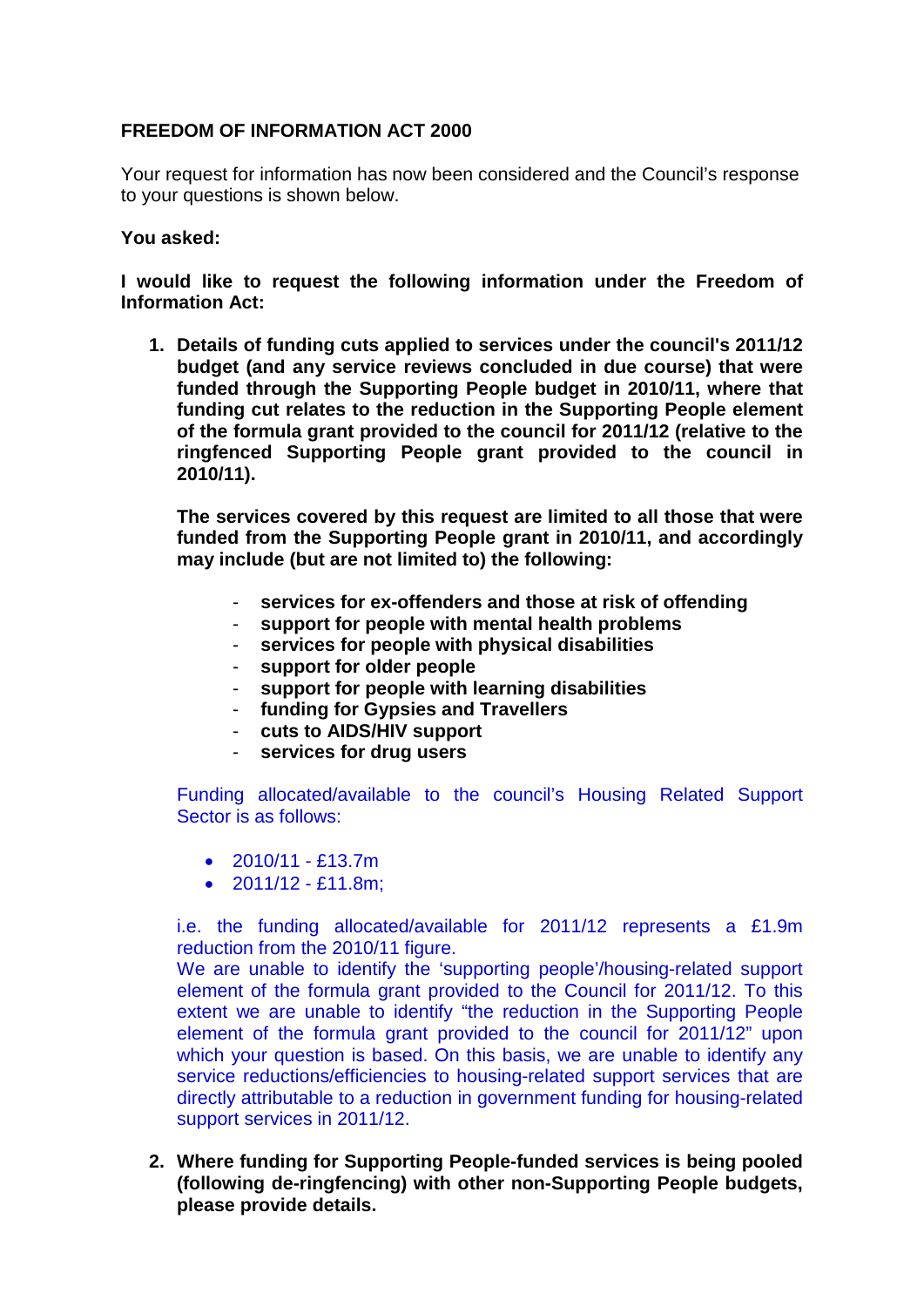**In the above request, 'details' comprises (where readily available) both the 2010/11 and 2011/12 levels of funding for each affected service, and qualitative details (where readily available) such as the number of beds, number of FTE staff, or breadth of care available for each affected service 'Readily available' refers to information that can be sourced within the appropriate time limit under section 12 of the Freedom of Information Act, taking into account the time required to process the remainder of my request. Please state if information has been held back because it is not 'readily available' within the section 12 time limit.**

**Where funding for a charity (or other non-profit organisation) has been cut, please provide the name of the charity, its 2010/11 funding level, and its 2011/12 funding level. Please note that this only applies to charities funded out of the Supporting People budget, and does not include cases where the contract has simply been re-tendered with no reduction in the available budget.**

'Supporting People'/housing-related support remains a distinct budget and has not been pooled following de-ringfencing.

**3. In addition, please provide details of any funding or service cuts proposed for 2012/13 to services funded from the Supporting People element of the council's formula grant.**

The budget setting cycle has just started and proposals are still under development. No proposals are yet available. This is therefore a Refusal Notice under Section 17.1 of the Freedom of Information Act 2000, because in accordance with Section 1.1 of the Act this information is not held.

**4. The council is also welcome to provide details of any action it is taking, or any additional funding it is making available, to mitigate the effects of cuts in funding to Supporting People-funded services; please note that this is discretionary and not a formal part of this FOI request, and therefore the time required to provide this information should not be considered as counting towards the section 12 time limit.**

The authority considers expenditure on Housing-Related Support Services within the Adult Social Care budget setting process and associated priorities.

The legislation allows you to use the information supplied for your own personal use. Please be aware that any commercial or other use, for example publication, sale, or redistribution may be a breach of copyright under the Copyright, Designs and Patents Act 1988 as amended unless you obtain the copyright holder's prior permission.

Not all the information that is supplied which is covered by copyright will be the Council's copyright, for example it may be the copyright of a government department or another Council. You should seek either the Council's consent or